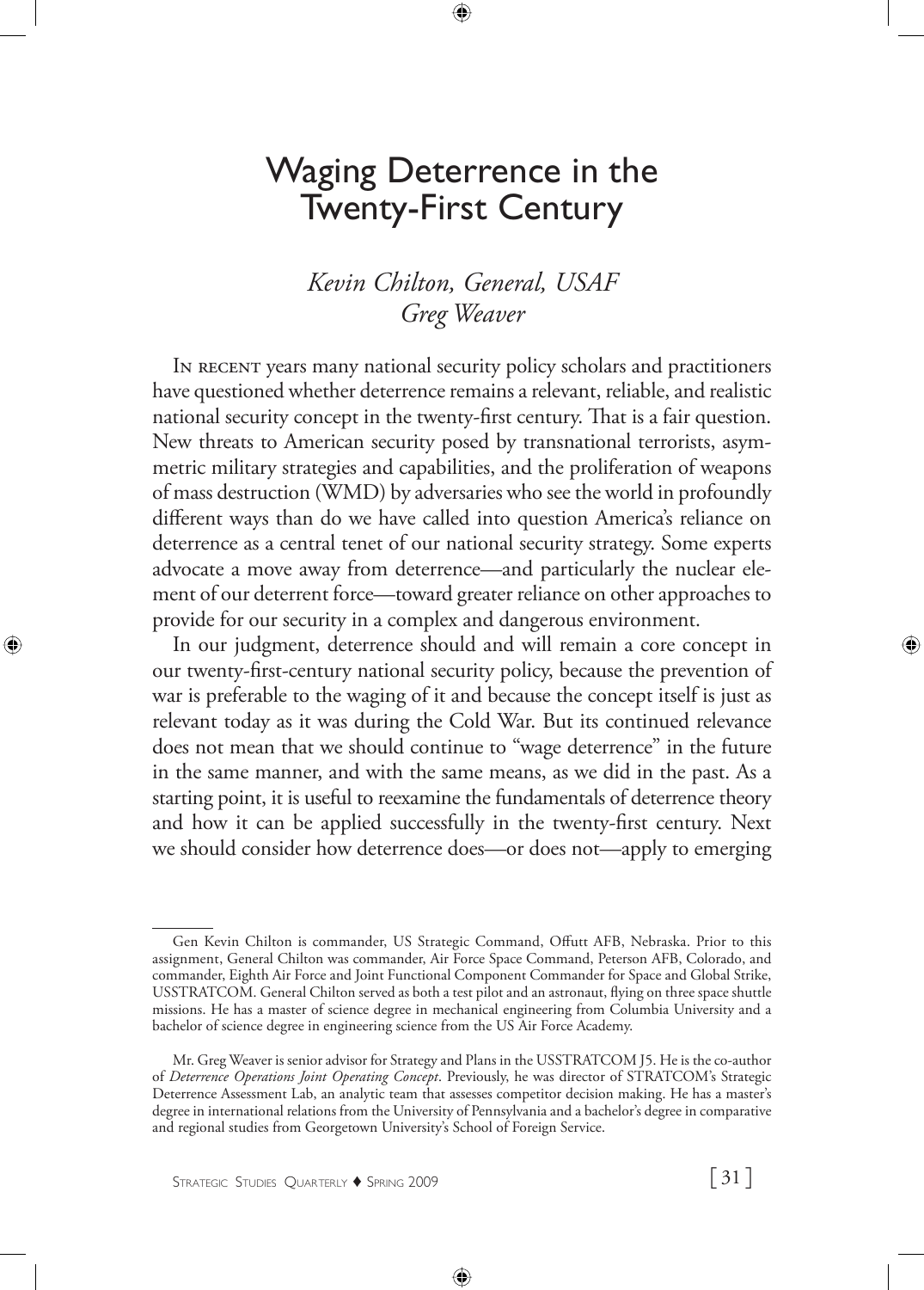twenty-first-century forms of warfare. Finally, we should carefully consider the role that US nuclear forces should—or should not—play in twentyfirst-century US deterrence strategy.

# **Reexamining Deterrence Theory and Practice**

In 2004, Strategic Command was directed by the secretary of defense to develop a deterrence operations joint operating concept (DO JOC).<sup>1</sup> In response the command reexamined both the academic literature on deterrence theory and the history of deterrence strategy and practice. We concluded that deterrence theory is applicable to many of the twenty-firstcentury threats the United States will face, but the way we put the theory into practice, or "operationalize" it, needs to be advanced.

One insight gained from our research and analysis is that a number of the "general" deterrence lessons we thought we learned in the Cold War may, in retrospect, have been specific to the kind of deterrence relationship we had with the Soviet Union. For example, many argue that deliberate ambiguity about the nature and scope of our response to an adversary's attack enhances deterrence by complicating the adversary's calculations and planning. Arguably, this was the case vis-à-vis the Soviet leadership after the Cuban missile crisis. However, the impact of ambiguity on deterrence success is likely to be a function of the target decision makers' propensity to take risks in pursuit of gains or to avoid an expected loss. Risk-averse decision makers tend to see ambiguity about an enemy's response as increasing the risk associated with the action they are contemplating, thus such ambiguity tends to enhance deterrence. The deterrence impact of US ambiguity about our response to an attack by a *risk-acceptant* opponent, however, might be quite different. Risk-acceptant decision makers might well interpret such ambiguity as a sign of weakness and as an opportunity to exploit rather than as a risk to be avoided. Our deterrence strategies and operations need to take our potential opponent's risk-taking propensity into account.

A second difference from the Cold War experience is the potential for a lack of unity of command in certain twenty-first-century opponents (e.g., regimes with competing centers of power or transnational terrorist organizations). If there are multiple individuals in the political system capable of making and executing the decisions we seek to influence, our deterrence strategy will need to have multiple focal points and employ multiple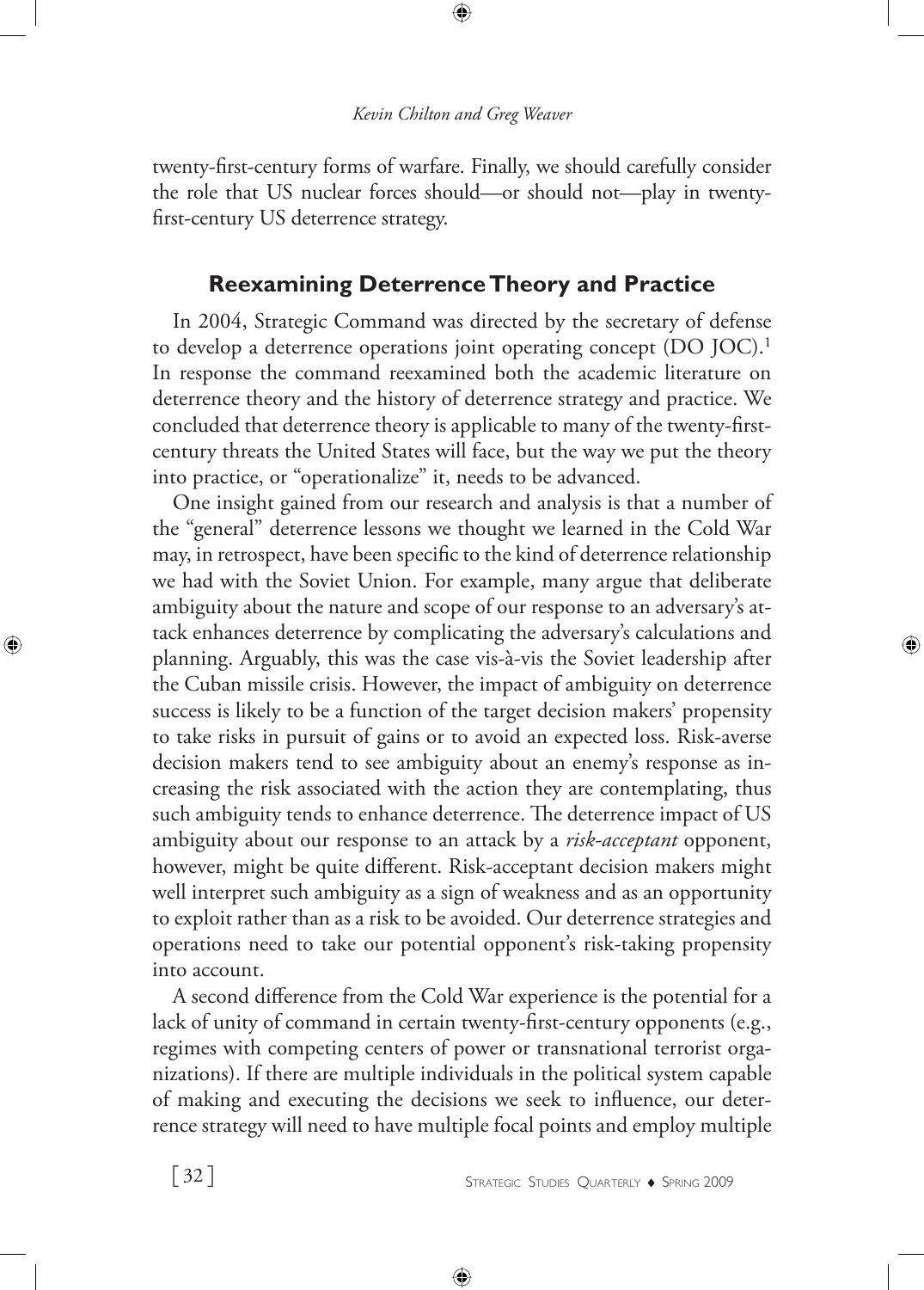means of communicating a complex set of deterrence messages that in turn take into account the multiplicity of decision makers.

Throughout our Cold War deterrence relationship with the Soviet Union, the focus of US grand strategy was to contain Soviet expansionism, in part by frustrating Soviet efforts to overturn the international status quo by military or political means. However, in the twenty-first-century security environment, the United States may at times find it necessary to take the initiative to alter the international status quo in order to protect our vital interests. Deterring escalation while proactively pursuing objectives that may harm an opponent's perceived vital interests poses a different, more difficult kind of deterrence challenge. As Thomas Schelling noted, such circumstances may require a deterrence strategy that pairs promises of restraint with threats of severe cost-imposition.2 For example, to deter Saddam Hussein from ordering the use of WMD during Operation Desert Storm in the first Gulf War, the United States issued a threat of devastating retaliation but also made clear that the coalition's war aim was limited to the liberation of Kuwait.

Finally, the United States and the Soviet Union each recognized that in an armed conflict between them, the impact on each side's vital interests would be high and symmetrical (i.e., the survival of both nations and their respective political systems and ideologies would be at stake). In the twenty-first century, the United States could face a crisis or conflict in which our opponents perceive they have a greater national interest in the outcome than does the United States. This circumstance has the potential to undermine the credibility of US deterrent threats, especially if opponents have the capability to inflict harm on US allies and/or interests that they believe exceeds our stake in the conflict. Thus, we must devise deterrence strategies and activities that effectively address such situations.

# **How Deterrence Works—Achieving Decisive Influence over Competitor Decision Making**

Deterrence is ultimately about decisively influencing decision making. Achieving such decisive influence requires altering or reinforcing decision makers' perceptions of key factors they must weigh in deciding whether to act counter to US vital interests or to exercise restraint. This "decision calculus" consists of four primary variables: the perceived benefits and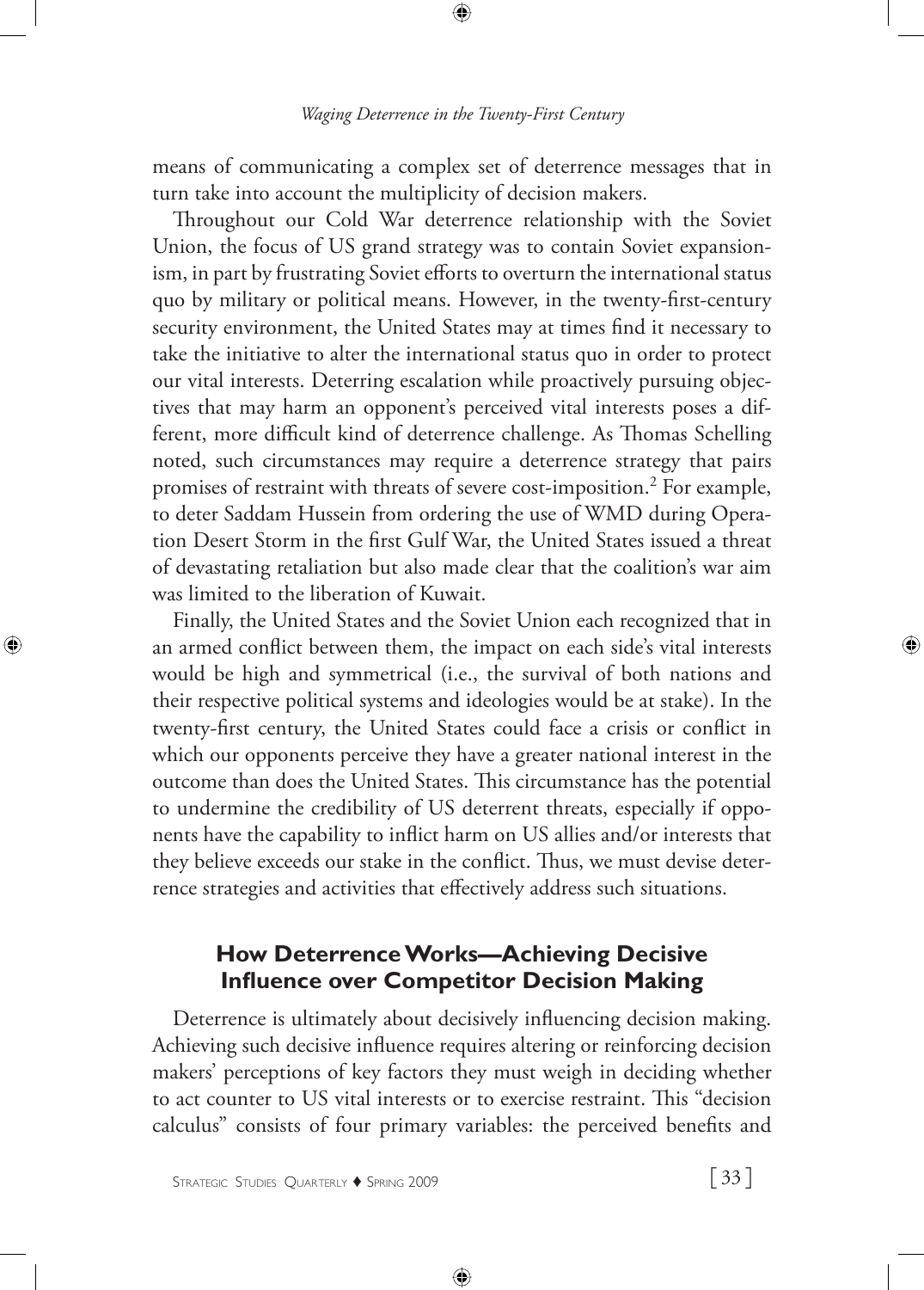costs of taking the action we seek to deter and the perceived benefits and costs of continued restraint.

Understanding how these factors interact is essential to determining how best to influence the decision making of our competitors. Successful deterrence is not solely a function of ensuring that foreign decision makers believe the costs of a given course of action will outweigh the benefits, as it is often described. Rather, such decision makers weigh the perceived benefits and costs of a given course of action *in the context of* their perception of how they will fare if they *do not* act. Thus, deterrence can fail even when competitors believe the costs of acting will outweigh the benefits of acting—if they *also* believe that the costs of continued restraint would be higher still.

Our deterrence activities must focus on convincing competitors that if they attack our vital interests, they will be denied the benefits they seek and will incur costs they find intolerable. It also emphasizes encouraging continued restraint by convincing them that such restraint will result in a more acceptable—though not necessarily favorable—outcome. The concept itself is fairly simple, but its implementation in a complex, uncertain, and continuously changing security environment is not. What, then, is required to implement this concept in the twenty-first century?

### **The Need for "Tailored Deterrence" Campaigns**

Effectively influencing a competitor's decision calculus requires continuous, proactive activities conducted in the form of deterrence campaigns tailored to specific competitors. Competitors have different identities, interests, perceptions, and decision-making processes, and we may seek to deter each competitor from taking specific actions under varied circumstances.

One of the most important aspects of tailored deterrence campaigns is to focus much of our effort on peacetime (or "Phase 0") activities. There are several reasons for this. Peacetime activities can make use of deterrent means that take time to have their desired effects or that require repetition to be effective. They expand the range of deterrence options at our disposal. Conducting activities in peacetime also allows time to assess carefully the impact of our deterrence efforts and to adjust if they are ineffective or have unintended consequences. Most importantly, conducting deterrence activities in peacetime may prevent the crisis from developing in the first place or reduce the risk of waiting until we are in crisis to take deterrent action. By the time indications and warning of potential competitor activity alert us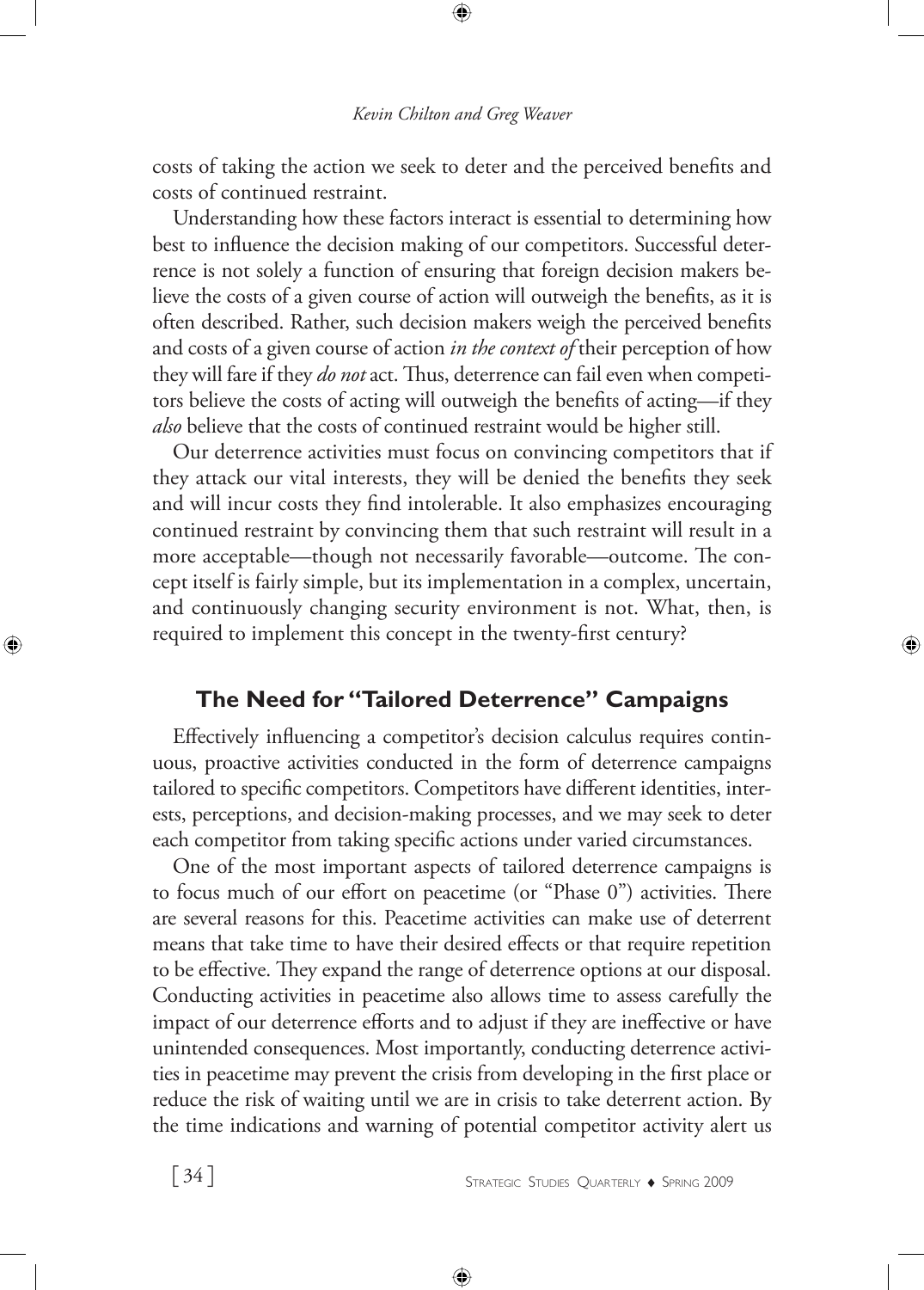to the fact that we are in a crisis, some of the decisions we hope to influence may have already been made, the options available to us may have narrowed significantly, and our deterrence messages may not reach the relevant decision makers.

Deterrence campaigns start in peacetime and are intended to preserve the peace, but our campaign planning should enable deterrence activities through all phases of crisis and conflict. A campaign approach to deterrence activities in crisis and conflict is necessary because, as a crisis or conflict unfolds, the content and character of a foreign leadership's decision calculus can change significantly. What mattered to a foreign leadership when its forces were on the offensive will likely be irrelevant when the tide has turned, and wholly new factors will enter its decision making. Without a broad and dynamic deterrence campaign plan, we risk discovering that what deterred successfully early will fail later because the competitor's decision calculus has shifted from under our static deterrence strategy and posture.

Conducting multiple competitor-specific deterrence campaigns simultaneously poses a difficult challenge. Targeting a deterrence activity on a single competitor does not mean that other competitors—and our friends and allies—are not watching and being influenced as well. Thus, we need to deconflict our competitor-specific deterrence campaigns to avoid as best we can undesirable second- and third-order effects. The nature of this task requires new analytic capabilities and new planning and execution processes, while the level of effort required means some additional resources must be allocated to the deterrence campaign.

Finally, there is an opportunity presented by the conduct of multiple competitor-specific deterrence campaigns. We may discover that there is a common set of factors that influence the decision calculus of multiple competitors. If true, this would enable the United States to exercise economy of force and effort, addressing those factors with the greatest influence over multiple actors with a common set of deterrence activities.

# **The Need to Bring All Elements of National Power to Bear**

The decisions our deterrence activities are meant to influence are primarily political-military decisions, made most often by political rather than military decision makers. The factors influencing those decisions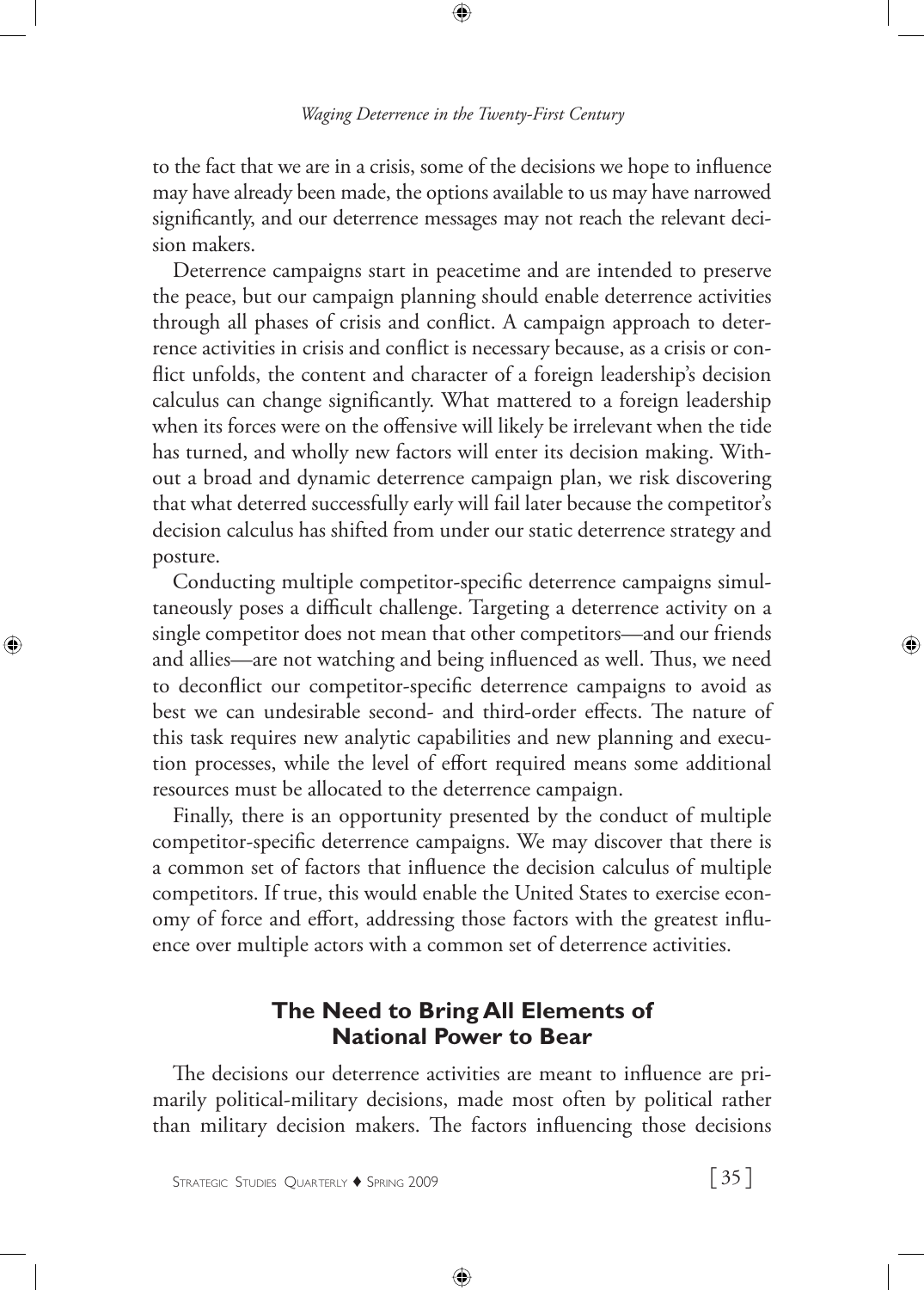usually extend far beyond purely military considerations to encompass political, ideological, economic, and, in some cases, theological affairs. Clearly, a purely military approach to planning and conducting deterrence campaigns is inadequate. Deterrence is inherently a whole-of-government enterprise.

Interagency collaboration is difficult to do well, particularly in the noncrisis atmosphere of peacetime activities—precisely the time that multiple agencies have the most to offer in a deterrence campaign. So how can we ensure that our deterrence campaigns leverage all the elements of American national power, both "hard" and "soft"?3

We must find a practical way to involve relevant government agencies in mission analysis, campaign planning, decision making and execution, and assessment of results. An innovative process is needed to consider and include interagency deterrence courses of action, to make whole-ofgovernment decisions on what courses of action to implement, and to coordinate their execution upon selection.

# **The Need to Bring Our Friends' and Allies' Capabilities to Bear**

US friends and allies share our interest in deterrence success. Because of their different perspectives, different military capabilities, and different means of communication at their disposal, they offer much that can refine and improve our deterrence strategies and enhance the effectiveness of our deterrence activities. It is to our advantage (and theirs) to involve them more actively in "waging deterrence" in the twenty-first century.

One of the most important contributions that our friends and allies can make to our deterrence campaigns is to provide alternative assessments of competitors' perceptions. Allied insights into how American deterrence activities may be perceived by both intended and unintended audiences can help us formulate more effective plans. Allied suggestions for alternative approaches to achieving key deterrence effects, including actions they would take in support of—or instead of—US actions, may prove invaluable. As in the case of interagency collaboration, we need to develop innovative processes for collaborating with our friends and allies to enhance deterrence.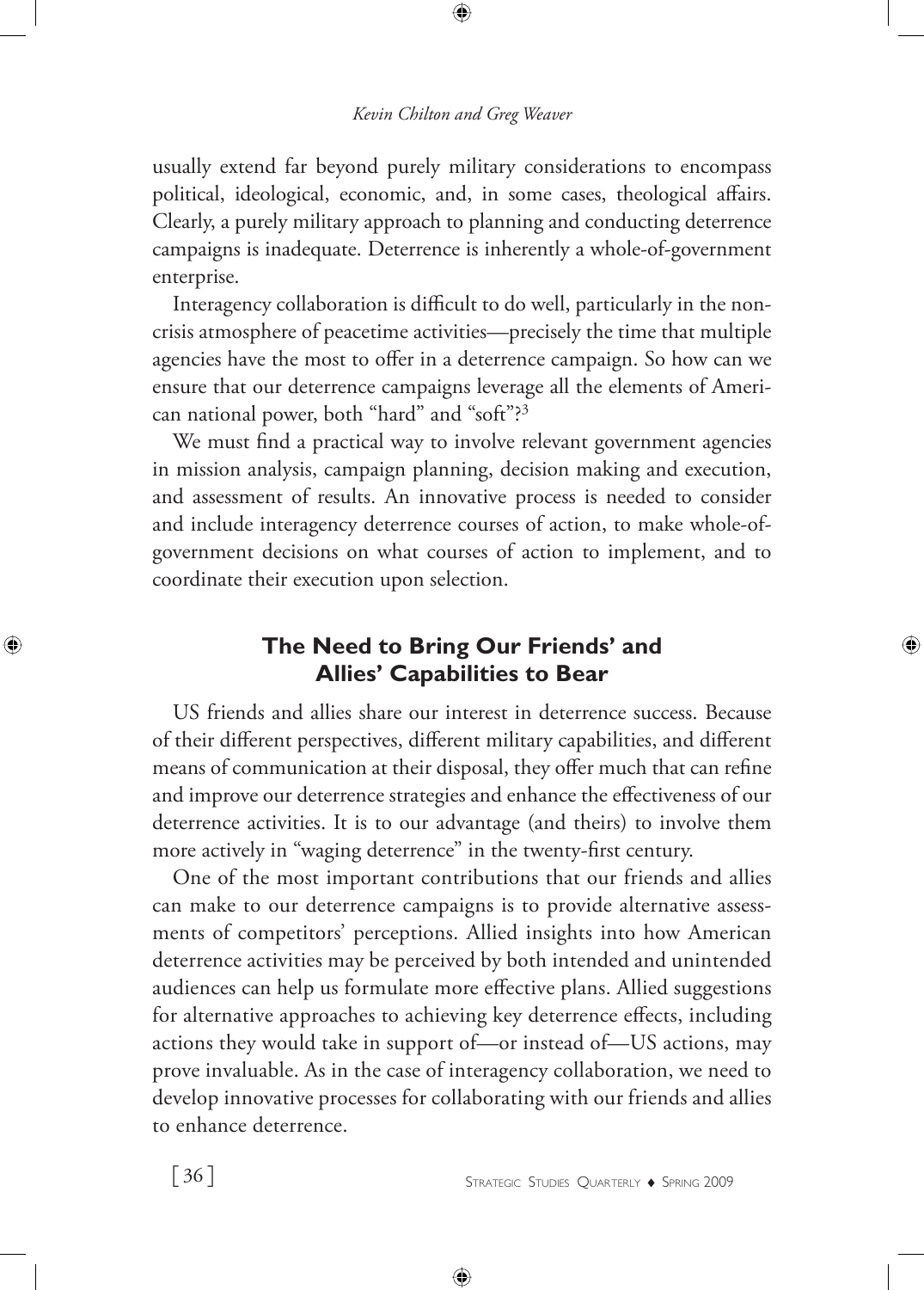#### **The Need to "Wage Deterrence" Against Emerging Forms of Warfare**

At its most fundamental level, deterrence functions in the same way regardless of the kind of action we seek to prevent. Convincing a competitor that the perceived benefits of its attack will be outweighed by the perceived costs and that restraint offers an acceptable outcome remains the way to achieve decisive influence over competitor decision making. Nevertheless, the form of warfare we seek to deter can alter both the nature and the difficulty of the task at hand. Three emerging forms of twenty-first-century warfare pose particularly tough challenges for deterrence strategists, policy makers, and practitioners.

#### **Deterring Transnational Terrorism**

The continued application by transnational terrorists of catastrophic attacks on civilians by suicidal attackers suggests that our deterrence concept may have little utility against this form of warfare. How can one successfully deter attackers who see their own death as the ultimate (spiritual) gain, who have little they hold dear that we can threaten retaliation against, and who perceive continued restraint as the violation of what they see as a religious duty to alter an unacceptable status quo through violence? The question is a good one. Answering it requires a closer examination of how the nature of transnational terrorism, and the nonstate actors that practice it, create deterrence challenges not posed by most state actors. While there are many differences between deterring state actors and nonstate actors, two pose particularly important challenges.

First, the task of identifying the key decision makers we seek to influence is more difficult when deterring nonstate actors. For example, al-Qaeda's shift to a more distributed network of terrorist cells in the wake of Operation Enduring Freedom has made "decision makers" out of regional and local operatives. This distributed nature of transnational terrorist networks complicates the conduct of an effective deterrence campaign, but it also offers additional opportunities. A recent Institute for Defense Analyses report highlighted that there are multiple components of the global terrorist network that we can seek to influence in a deterrence campaign.

These components include the following: jihadi foot soldiers, terrorist professionals who provide training and other logistical guidance and support, the leaders of al Qaeda, groups affiliated by knowledge and aspiration (so-called franchises),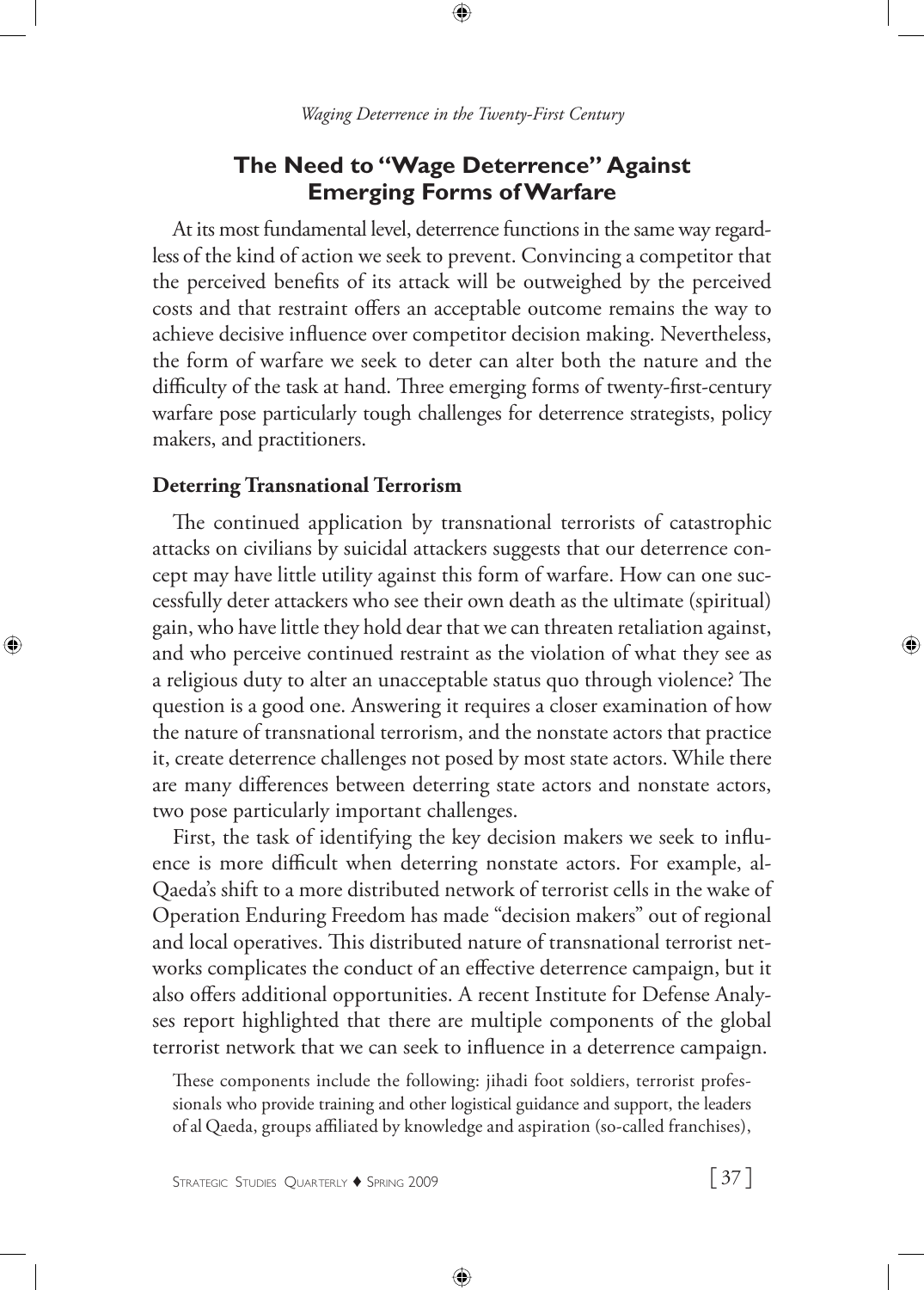operational enablers (i.e., financiers), moral legitimizers, state sponsors, and passive state enablers.4

Thus, deterrence could play an important role in the broader campaign against transnational terrorists if it were able to constrain the participation of key components of a movement and undermine support within a movement for the most catastrophic kinds of attacks.

Second, the nature of transnational terrorist movements results in these adversaries valuing and fearing profoundly different things than their stateactor counterparts. Transnational terrorists need to spread their ideology; raise and distribute funds; motivate, recruit, and train new operatives; and gain public acquiescence to (if not active support for) their presence and operations, all while remaining hidden from their enemies. This creates a potentially rich new set of perceptions to influence through deterrence activities, but affecting those perceptions is likely to require the creative development of new means of doing so.

It is not yet clear how important deterrence may be in countering the threats posed to US vital interests by transnational terrorism. However, given that our conflict with these adversaries is likely a long-term one and that the potential benefits of successfully deterring certain kinds of catastrophic terrorist attacks (e.g., the use of weapons of mass destruction) far exceed the costs of attempting to do so, we should work more aggressively on adding deterrence to our counterterrorism repertoire.

### **Deterring Space Attack**

The importance of military space capabilities to the effective functioning of modern armed forces will continue to increase throughout the twenty-first century. The development of counterspace capabilities is already underway in several nations, making active warfare in the space domain a real possibility. Deterring attacks on US and allied space assets poses several important challenges.

First, we must act overtly and consistently to convince competitors that they will reap little benefit from conducting space attacks against us or our allies. Those who might contemplate such attacks in a future conflict need to understand three things: their efforts to deny us access to our military space assets will likely fail, our military forces are ready and able to fight effectively and decisively without such access if necessary, and we possess the means and the will to ensure that they would pay a price incommensurate with any benefit they seek to attain through such attacks.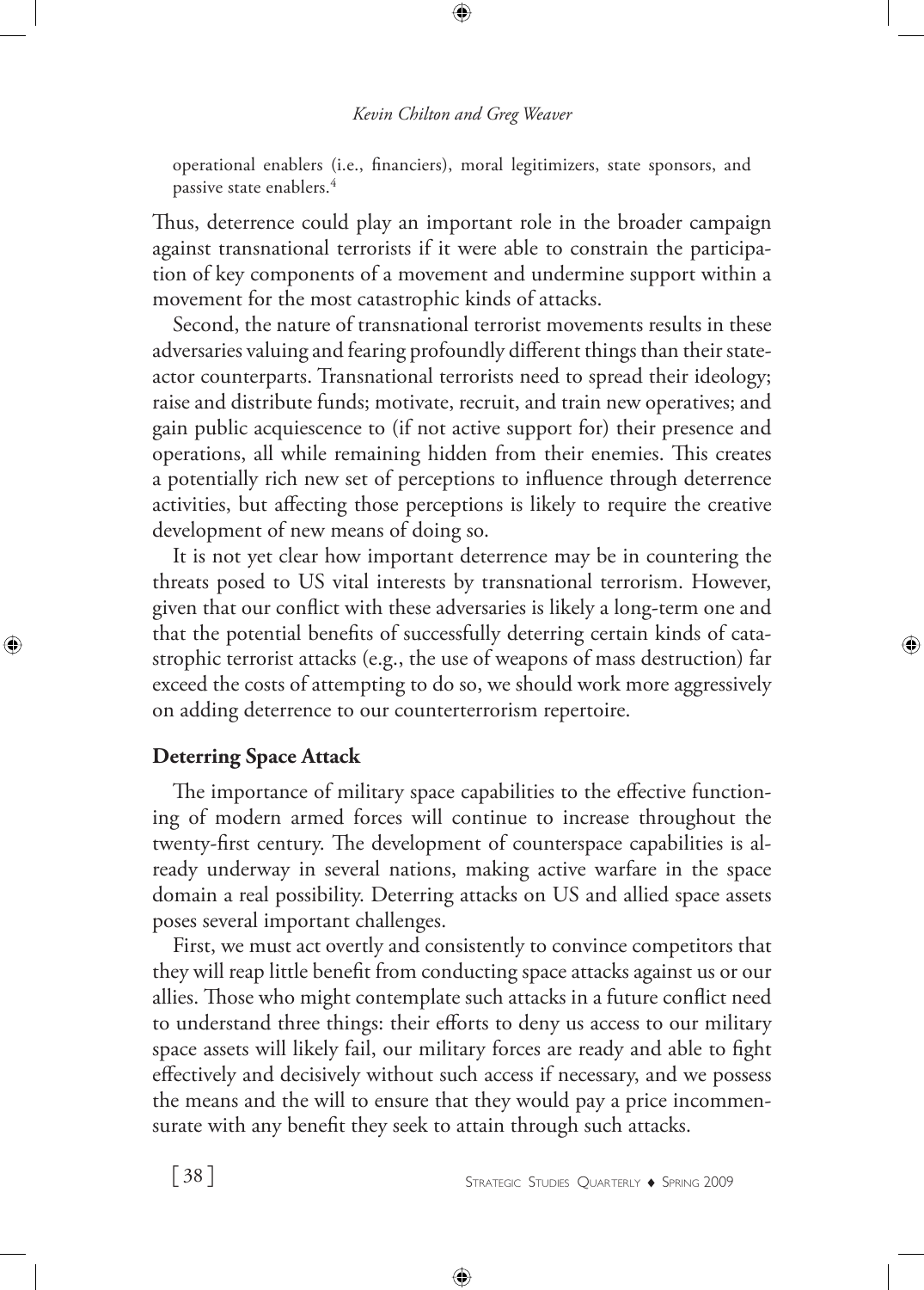As made clear above, the threat of cost imposition is an important aspect of American space deterrence strategy. Our threatened responses to an attack on our space assets need not be limited to a response in kind. Our competitors must clearly understand that we consider our space assets as sovereign and important to our national security interests. Furthermore, the importance of maintaining space as a safe and secure global commons to all nations' future economic development may result in the United States treating the initiation of counterspace activities by a foreign power as a significant escalation of a future conflict. Regardless of our initial level of national interest in a given conflict, such an escalation could dramatically increase the US stake in the outcome. Our increased stake could alter our willingness to escalate the scope and level of violence of our military operations. In other words, an attack on US space assets as part of a regional conflict might be viewed as more than a regional issue by the United States and, therefore, elicit an escalated response.

#### **Deterring Cyberspace Attack**

Deterring cyberspace attack presents an even more complex challenge than deterring space attacks. As in the space domain, we must convince our competitors that the United States may see cyberspace attack as a serious escalation of a conflict and that we will respond accordingly (and not necessarily in kind). However, the nature of cyberspace operations poses additional challenges as well.

The most significant deterrence challenge posed by the threat of cyberspace attack is the perceived difficulty of attributing such attacks to a specific attacker, be it a state or nonstate actor. If competitors believe we cannot determine who is attacking us in cyberspace, they may convince themselves that such attacks involve little risk and significant gain. In addressing the attribution issue, US cyberspace deterrence strategy and activities must deal with the inherently thorny trade-off between demonstrating our ability to detect and attribute cyberspace attacks and providing intelligence about our capabilities to competitors that could help them pose a still greater cyberspace threat in the future.

Further complicating the deterrence of cyberspace attack is the lack of a known historical track record of US detection, attribution, and response. This lack of precedent could raise questions about the credibility of deterrent actions and could thus embolden potential attackers, who might convince themselves that the action they contemplate would not elicit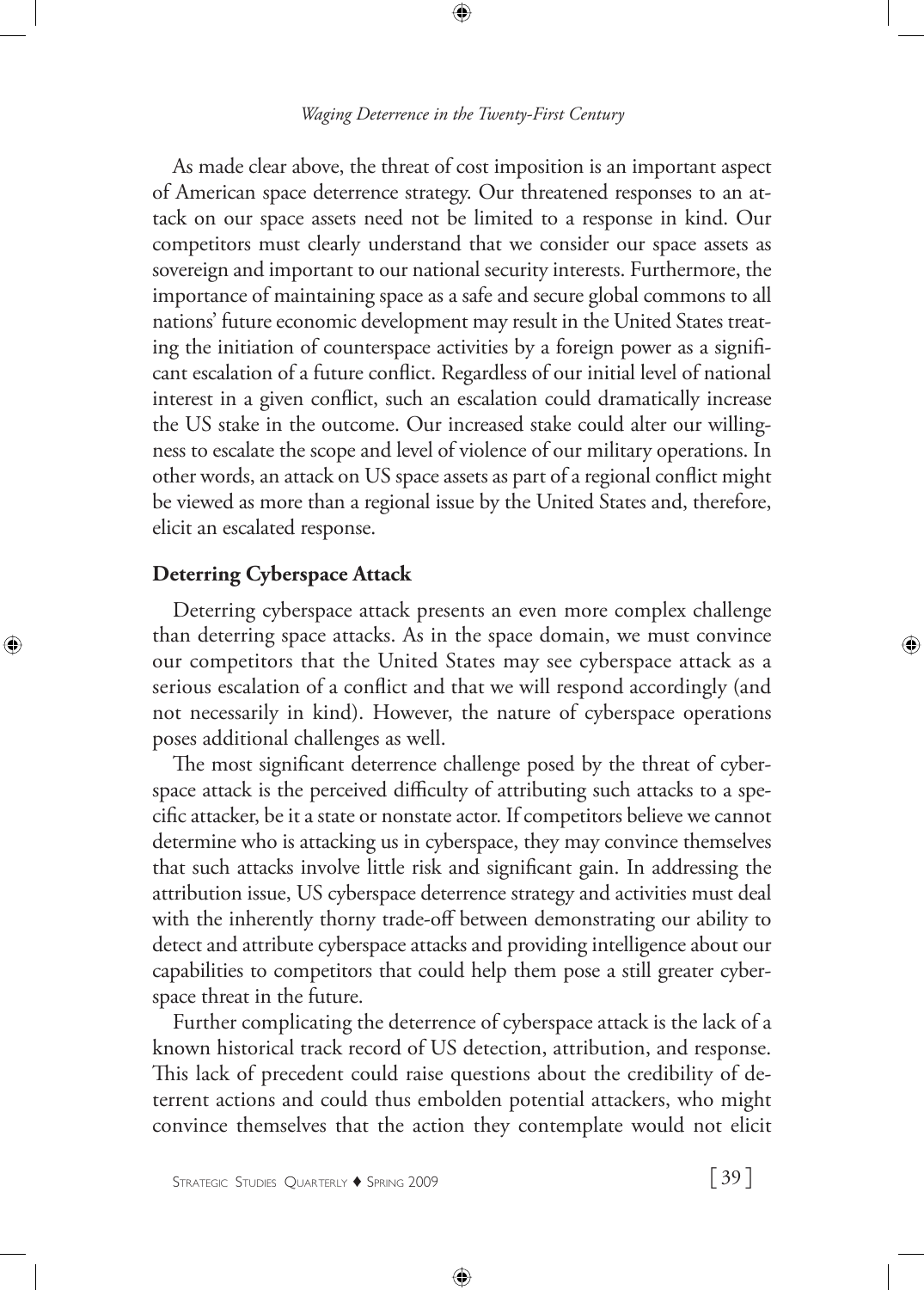a response. Yet, establishing adequate precedents is made more difficult because few nations have defined publicly what they consider to be a cyberspace "attack," nor have they communicated to competitors the kinds of responses to such activities they might consider.

Cyberspace attacks involve significant potential for producing unexpected second- and third-order effects that might result in unintended and possibly undesired consequences. The deterrence impacts of such uncertainty over the potential impacts of a cyberspace attack would be a function of the nature of the attacker's goals and objectives. A competitor's concerns about unintended consequences could enhance the effects of our deterrence activities if it wishes to control escalation or fears blowback from its cyberspace operations. However, deterrence of a competitor whose primary goal is to create chaos could be undermined by the potential for unintended consequences. We need to carefully consider how to account for such possibilities in our deterrence strategy.

### **Secure the Continued Role of US Nuclear Forces in Twenty-First-Century Deterrence**

We have saved discussion of the continued role of US nuclear forces in deterrence for the end of this article, not because it is less important than in the past, but because it is best understood in the context of the other aspects of twenty-first-century deterrence strategy and activities addressed above.

Many argue that the only legitimate role of nuclear weapons is to deter the use of nuclear weapons in a catastrophic attack against us or our allies. This is indeed their most important role. However, the deterrence roles of the US nuclear arsenal go well beyond deterrence of nuclear attack alone.

US nuclear forces cast a long shadow over the decision calculations of anyone who would contemplate taking actions that threaten the vital interests of the United States or its allies, making it clear that the ultimate consequences of doing so may be truly disastrous and that the American president always has an option for which they have no effective counter. Even in circumstances in which a deliberate American nuclear response seems unlikely or incredible to foreign decision makers, US nuclear forces enhance deterrence by making unintended or uncontrolled catastrophic escalation a serious concern, posing what Thomas Schelling calls "the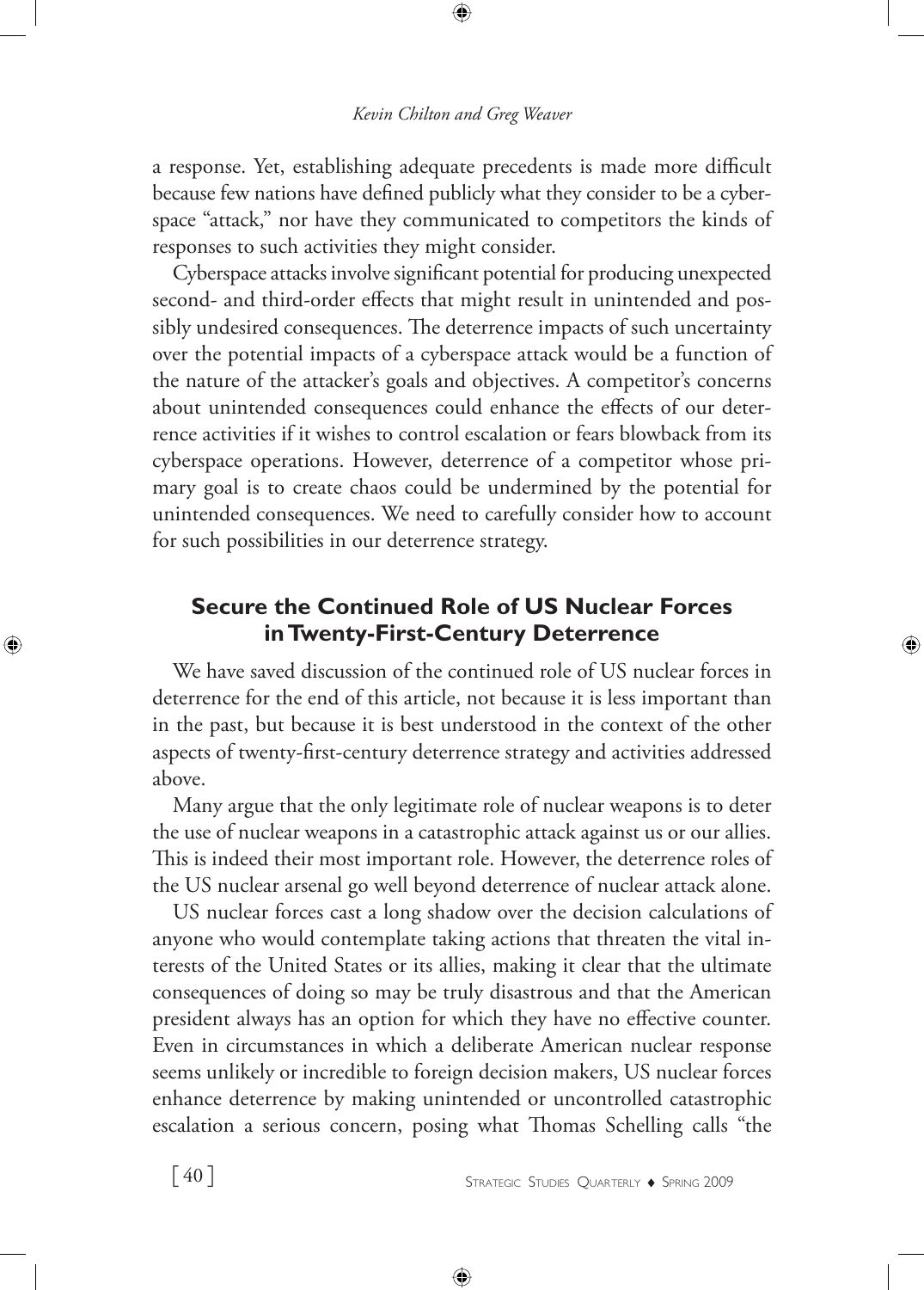threat that leaves something to chance."5 These are deterrence dynamics that only nuclear forces provide.

As a result, US nuclear forces make an important contribution to deterring both symmetric and asymmetric forms of warfare in the twenty-first century. Our nuclear forces provide a hedge against attacks that could cripple our ability to wage conventional war because they would enable the United States to restore the military status quo ante, trump the adversary's escalation in a manner that improves the US position in the conflict, or promptly terminate the conflict.

For US nuclear forces to be effective in playing these vital deterrence roles, they must have certain key attributes. They must be sufficient in number and survivability to hold at risk those things our adversaries value most and to hedge against technical or geopolitical surprise. Both the delivery systems and warheads must be highly reliable, so that no one could ever rationally doubt their effectiveness or our willingness to use them in war. The warheads must be safe and secure, both to prevent accidents and to prevent anyone from ever being able to use an American nuclear weapon should they somehow get their hands on one. And they must be sufficiently diverse and operationally flexible to provide the president with the necessary range of options for their use and to hedge against the technological failure of any particular delivery system or warhead design.

Our forces have these attributes today, but we are rapidly approaching decision points that will determine the extent to which they continue to have them in the future. We are the only acknowledged nuclear weapons state that does not have an active nuclear weapons production program. Our nuclear weapons stockpile is aging, and we will not be able to maintain the reliability of our current nuclear warheads indefinitely. We will need to revitalize our nuclear weapons design and production infrastructure if we are to retain a viable nuclear arsenal in a rapidly changing and uncertain twenty-first-century security environment. Similarly, we face critical decisions regarding the modernization of our nuclear delivery systems, due not to their impending obsolescence—all will remain viable for at least a decade, some for two or three—but rather because of the long lead times involved in designing and building their replacements. If, through negotiations or unilateral decisions, we make a deliberate national decision to forego nuclear weapons in the future, we will have to reconsider our fundamental deterrence strategy, for it will no longer be built on the firm foundation that our nuclear arsenal provides.